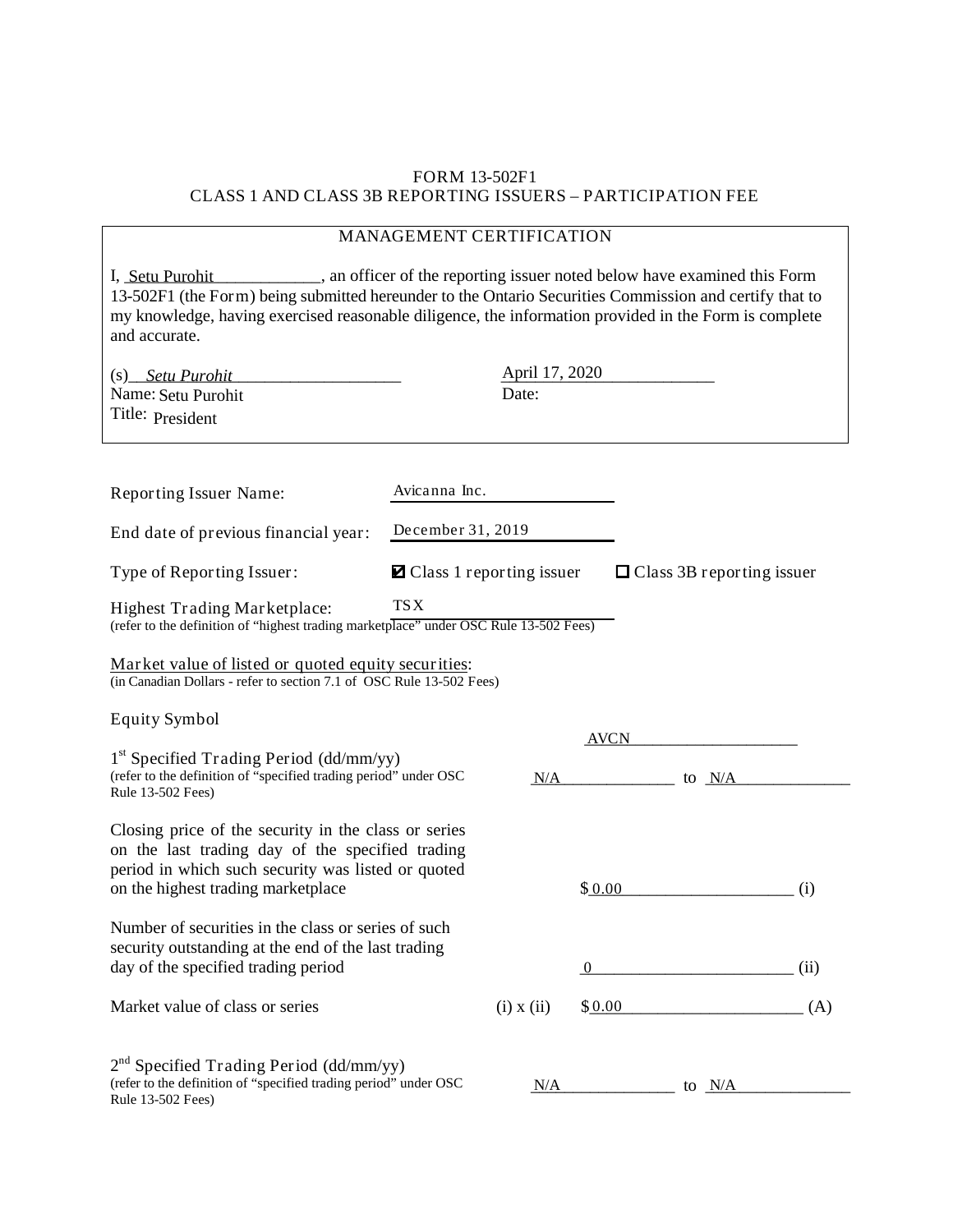| Closing price of the security in the class or series<br>on the last trading day of the specified trading<br>period in which such security was listed or quoted<br>on the highest trading marketplace |                    | \$0                            |               | (iii)                        |
|------------------------------------------------------------------------------------------------------------------------------------------------------------------------------------------------------|--------------------|--------------------------------|---------------|------------------------------|
| Number of securities in the class or series of such<br>security outstanding at the end of the last trading<br>day of the specified trading period                                                    |                    | $\overline{0}$                 |               | (iv)                         |
| Market value of class or series                                                                                                                                                                      | $(iii)$ x $(iv)$   | $$^{0}$                        |               | (B)                          |
| $3rd$ Specified Trading Period (dd/mm/yy)<br>(refer to the definition of "specified trading period" under OSC<br>Rule 13-502 Fees)                                                                   |                    | 01/07/2019                     | to 30/09/2019 |                              |
| Closing price of the security in the class or series<br>on the last trading day of the specified trading<br>period in which such security was listed or quoted<br>on the highest trading marketplace |                    | \$2.18                         |               | (v)                          |
| Number of securities in the class or series of such<br>security outstanding at the end of the last trading<br>day of the specified trading period                                                    |                    | 22, 294, 723                   |               | (vi)                         |
| Market value of class or series                                                                                                                                                                      | $(v)$ x $(vi)$     | \$48,602,496.14                |               | (C)                          |
| 4 <sup>th</sup> Specified Trading Period (dd/mm/yy)<br>(refer to the definition of "specified trading period" under OSC<br>Rule 13-502 Fees)                                                         |                    | 01/10/2019                     | to 31/12/2019 |                              |
| Closing price of the security in the class or series<br>on the last trading day of the specified trading<br>period in which such security was listed or quoted<br>on the highest trading marketplace |                    | \$2.54                         |               | (vii)                        |
| Number of securities in the class or series of such<br>security outstanding at the end of the last trading<br>day of the specified trading period                                                    |                    | 22,364,723                     |               | (viii)                       |
| Market value of class or series                                                                                                                                                                      | $(vii)$ x $(viii)$ | \$56,806,396.42                |               | $\qquad \qquad \textbf{(D)}$ |
| 5 <sup>th</sup> Specified Trading Period (dd/mm/yy)<br>(if applicable - refer to the definition of "specified trading<br>period" under OSC Rule 13-502 Fees)                                         | N/A                | $\frac{N}{A}$ to $\frac{N}{A}$ |               |                              |
| Closing price of the security in the class or series<br>on the last trading day of the specified trading<br>period in which such security was listed or quoted<br>on the highest trading marketplace |                    | $\text{\$}~0.00$               |               | (ix)                         |
| Number of securities in the class or series of such                                                                                                                                                  |                    | $\boldsymbol{0}$               |               | (x)                          |
|                                                                                                                                                                                                      |                    |                                |               |                              |